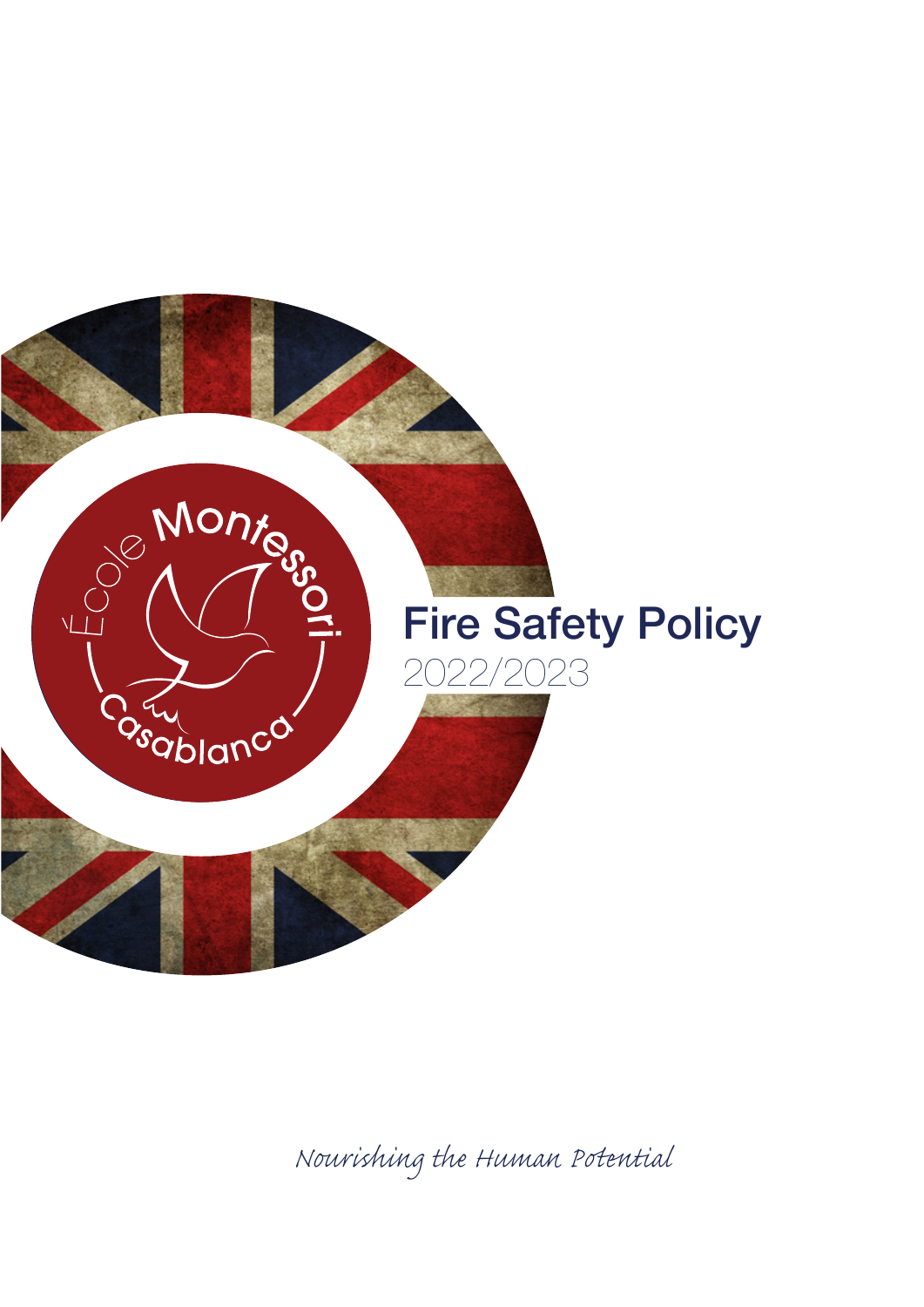

# Fire Safety Policy

## Aims:

To reduce as far as possible the risk to all pupils, staff and visitors from fire, explosion or dangerous substances by the following:

- compliance with all relevant regulation and legislation;
- checks by certified fire safety advisers;
- formal and regularly reviewed fire risk assessment;
- procedures for staff training;
- frequency of staff training
- at least one fire drill per vear:
- well-maintained fire safety equipment;

### Requirements of this policy:

#### Certified fire safety advisers

The School employs certified training providers to provide comprehensive fire safety advice, including fire risk assessment and annual fire safety training to all staff.

#### Certified contractors

The School employs certified contractors to undertake maintenance of its firefighting equipment.

## Management of fire risk

The School is committed to the effective management of fire risk so as to ensure the safety of its pupils, staff and visitors in all parts of the site.

The School takes all reasonable and practicable steps to do so, as outlined in this policy. The responsible person for fire management at the School is the Site Manager, who appoints fire wardens to implement the School's fire action plan and organises staff training, fire equipment maintenance and risk assessments by qualified external agencies.

The School reviews its Fire Policy and Procedures annually.

The School keeps records of the following:

- the fire risk assessment and its review;
- the fire risk policy;
- fire procedures and arrangements;
- training records;
- fire practice drills;
- certificates for the installation and maintenance of fire-fighting systems and equipment.

All staff will ensure that designated fire doors are not obstructed or held open other than by an authorised device connected to the fire alarm system, or interfered with in any way.